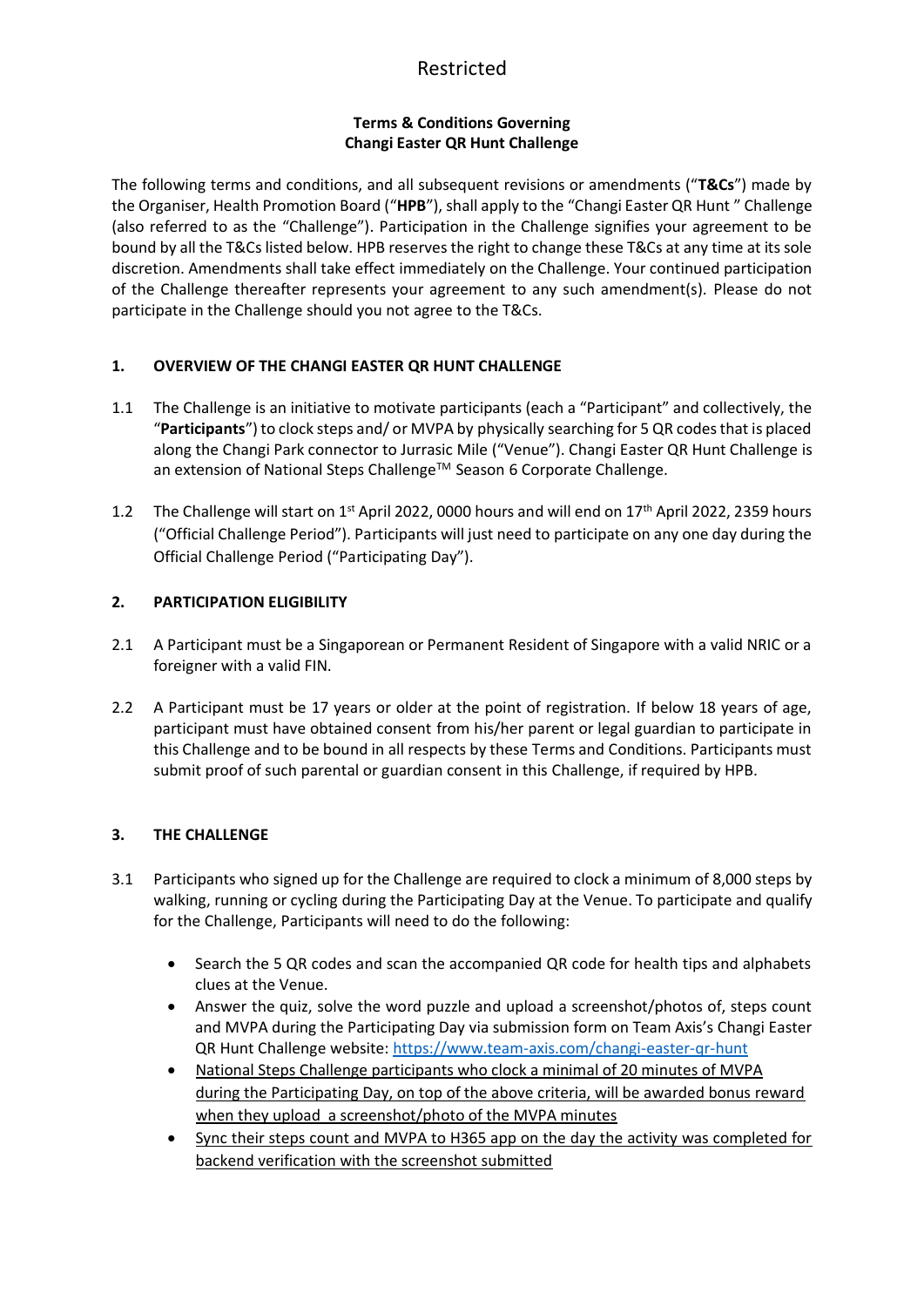#### **4. PRIZES AND SELECTION OF WINNERS**

- 4.1 Participants who submitted answers correctly and clocked in a minimal of 8,000 steps on the Participating Day will be awarded for the \$5 NTUC Vouchers
- 4.2 The \$2 LiHO eVoucher is for National Steps Challenge participants who clocked a minimal of 20 minutes of MVPA which will be credited into eligible participants' Healthy 365 app e-wallet. Team Axis will be contacting winners to provide details for redemption of the NTUC vouchers by 29th April 2022.
- 4.3 All winners will be contacted via e-mail and SMS by 29<sup>th</sup> April 2022. In the event that the winner does not acknowledge the prize within the stipulated time, HPB reserve the right to award the prize to another winner.
- 4.4 The Contest is open to everyone. But participants listed below will not be entitled to the prizes.
	- a. HPB employees and/or immediate family members of a HPB employee;
	- b. Third-party vendors, service providers and/or event organisers ("EOs") and their employees, who are involved in or connected to, directly or indirectly, the contest.
	- c. Any other person or class of persons deemed ineligible or notified by HPB as being ineligible from time to time.
- 4.5 HPB reserve the sole and absolute discretion to determine the eligibility of any person in relation to Challenge, and may at any time before, during or after the Challenge disqualify any person from participating in the Challenge without providing any reason.
- 4.6 HPB's decision on all matters relating to the 'Changi Easter QR Hunt Challenge' is final and binding on all Participants. HPB will not entertain any queries with regard to any Challenge results and will not be obliged to provide the reason(s) for its awarding decision to a Participant.
- 4.7 HPB in its sole and absolute discretion and without prior notice, replace, change or substitute any rewards with another of similar value.

#### **5. DATA PROTECTION**

- 5.1 By signing up for 'Changi Easter QR Hunt Challenge', Participants consent to the collection, use and disclosure of Personal Data by HPB, as stated by the Terms and Conditions of the Healthy 365 app. In addition, Participants consent to the collection, use and disclosure of their Personal Data as provided in this clause 5. "Personal Data" means any data collected by HPB under 'Changi Easter QR Hunt Challenge' which can be used to identify an individual, such as a name, address or email address. HPB will also collect Personal Data from a Participant through the Preferred Fitness Tracking Device such as wellness and fitness information including various activities undertaken by a Participant.
- 5.2 HPB may use the Personal Data:
	- a) For publicity, liaison, advertising or marketing purposes in connection with any HPB programmes/outreach/initiatives/activities,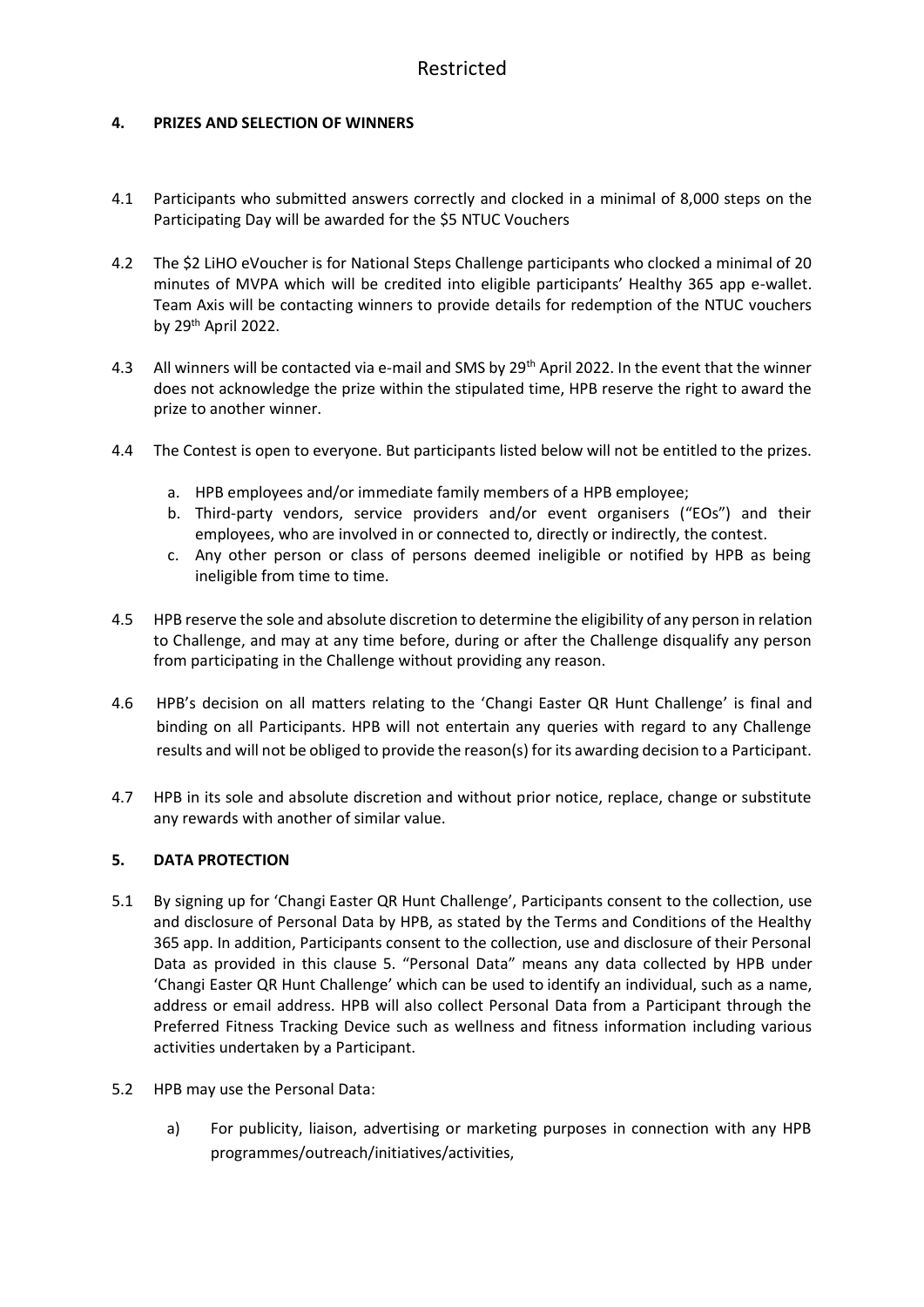# Restricted

- b) To provide the Participants with the services and functions of the 'Changi Easter QR Hunt Challenge', including setting up the Participant's account, informing the Participant about service updates, and managing and providing rewards,
- c) To identify and deliver messages that may be of interest to the Participant,
- d) Assisting the Participant with enquiries and obtaining their feedback,
- e) To develop and refine the 'Changi Easter QR Hunt Challenge' and/or the National Steps Challenge $TM$ ,
- f) To understand the overall effectiveness of the 'Changi Easter QR Hunt Challenge' and/or the National Steps Challenge™ and/or its impact on the health system in Singapore, and/or
- g) To devise, organise and implement health programmes and other health related activities for the promotion of good health and lifestyles in Singapore including health education programmes, and programmes and other activities for the and related to the prevention or detection of diseases.
- 5.3 HPB may share Personal Data with:
	- a) HPB's service providers or third-party contractors involved in this 'Changi Easter QR Hunt Challenge' ,so as to serve Participants in a most efficient and effective way,
	- b) HPB's partners involved in this 'Changi Easter QR Hunt Challenge'
	- c) HPB's consultants or professional advisers including but not limited to accountants, lawyers and auditors,
	- d) HPB's third party collaborators for the purposes of clause 5.2(f) to  $(g)$  above,
	- e) Parties as required by law, such as pursuant to a subpoena, regulatory oversight, or other legal process, and/or
	- f) Other parties if HPB believes in good faith that disclosure is necessary (a) to protect HPB's rights, the integrity of 'Changi Easter QR Hunt Challenge', or a Participant's safety or the safety of others, or (b) to detect, prevent or respond to fraud, intellectual property infringement, violations of these Terms and Conditions, violations of law or other misuse of 'Changi Easter QR Hunt Challenge'
- 5.4 Participants are responsible for providing complete and accurate contact information to HPB. HPB accepts no responsibility for any inability or failure to contact the participants arising from inaccurate or incomplete contact information.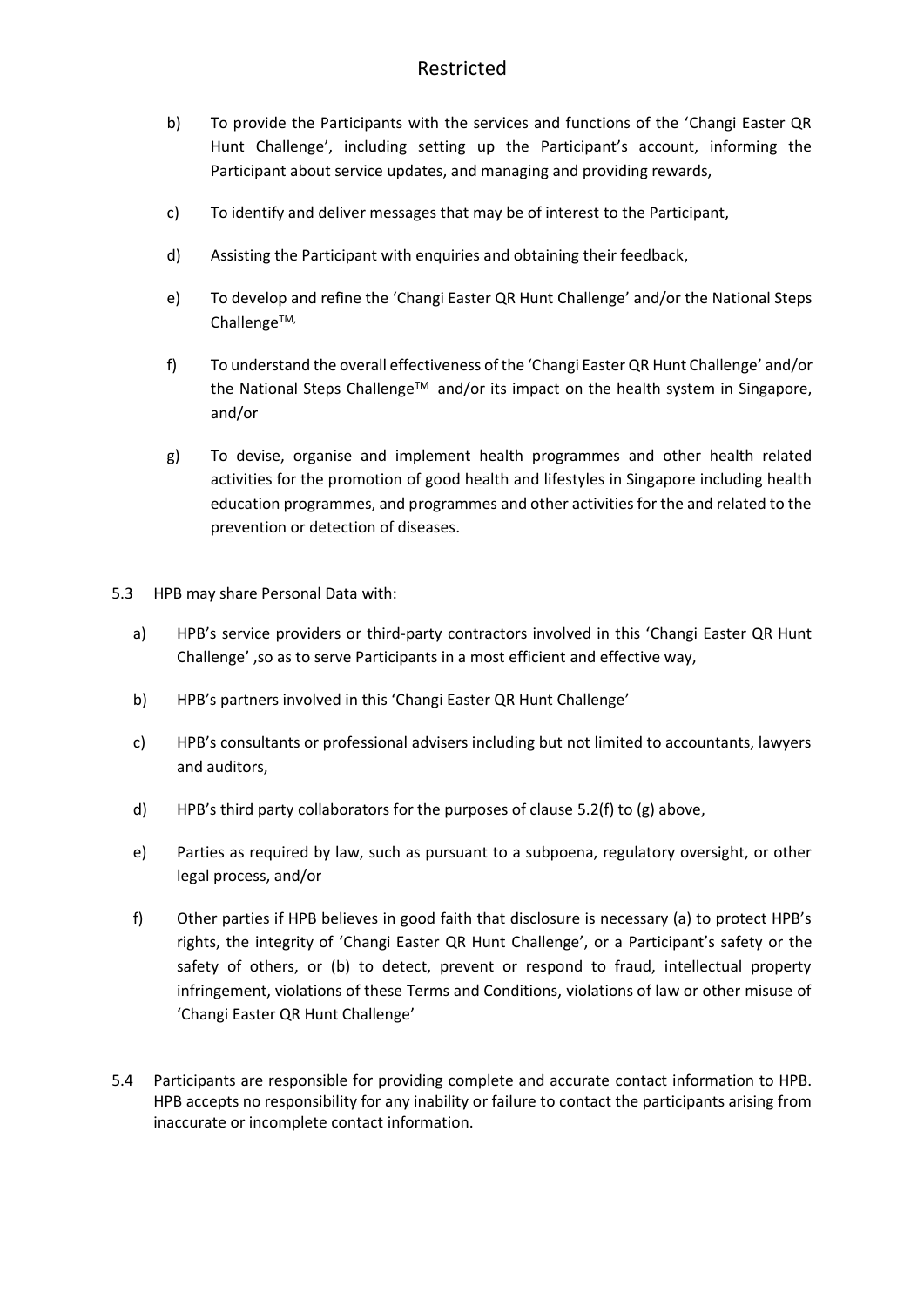#### **6. HEALTH ADVISORY**

- 6.1 HPB strongly recommends that Participants consult with their physician before beginning any exercise program. Participants should be in a good physical condition and be able to participate in the activities under the Challenge . Participants also understand that when participating in the Challenge, there is the possibility of physical injury. If Participants engage in the activities of the Challenge, Participants agree that they do so at their own risk, are voluntarily participating in these activities and Challenge, assume all risk of injury to themselves, and agree to release and discharge HPB from any and all claims or causes of action, known or unknown, arising out of Challenge. Participants who are concerned about participation in 'Changi Easter QR Hunt Challenge' due to their medical conditions or specific healthcare needs should first consult their doctor before engaging in any activities in 'Changi Easter QR Hunt Challenge'. Participants must not participate in the 'Changi Easter QR Hunt Challenge' activities or events if they are not feeling well.
- 6.2 The health information and other information on 'Changi Easter QR Hunt Challenge' and/or HPB fitness trackers are general in nature. It is provided as a public service and for information purposes only. This information does not constitute, nor is it a substitute for, medical advice, legal advice or professional services. In particular, the health information on 'Changi Easter QR Hunt Challenge' and/or HPB fitness trackers is not intended as a substitute for seeing a doctor or other professional advisor. The Participant must always consult their doctor if they have any specific health care needs. A doctor can provide the Participant with the necessary medical diagnosis and treatment. The Participant must not rely on the information on 'Changi Easter QR Hunt Challenge' and/or HPB fitness trackers to self-diagnose their illness. The Participant must never disregard medical advice or delay seeking such advice because of anything presented on 'Changi Easter QR Hunt Challenge' and/or HPB fitness trackers. The Participant should consult with a doctor or other qualified healthcare professional to determine whether their participation in the Challenge and/or use of HPB fitness trackers would be safe and/or effective for them. The Participant is expressly prohibited from accessing or using 'Changi Easter QR Hunt Challenge' and/or HPB fitness trackers against medical advice or if doing so might pose any health risk. In this context, the Participant acknowledges that they take full responsibility for their health, life and well-being, as well as the health, lives and well-being of their family and children (born and unborn, as applicable), and all decisions now or in the future. The Participant's use of 'Changi Easter QR Hunt Challenge' and/or HPB fitness trackers does not constitute or create a doctor-patient, therapist-patient or other healthcare professional relationship between the Participant and HPB. HPB shall not be responsible, under any theory of liability or indemnity, for your use of or reliance on 'Changi Easter QR Hunt Challenge' and/or HPB fitness trackers.
- 6.3 Participants must also practice safe distancing and adhere to other prevailing Safe Management Measures during the course of their participation in the Challenge.
- 6.4 HPB shall not be responsible, under any theory of liability or indemnity, for any injuries sustained/casualty (to the extent permitted by law) that arise directly or indirectly from the participation in 'Changi Easter QR Hunt Challenge' and/or its associated activities or events held by HPB and/or any utilisation or reliance of any data from the HPB fitness trackers.
- 6.5 Participants shall indemnify and hold HPB harmless its officers, employees and agents from and against all claims of any nature made by any person arising out of or in connection with this 'Changi Easter QR Hunt Challenge' and these terms and conditions.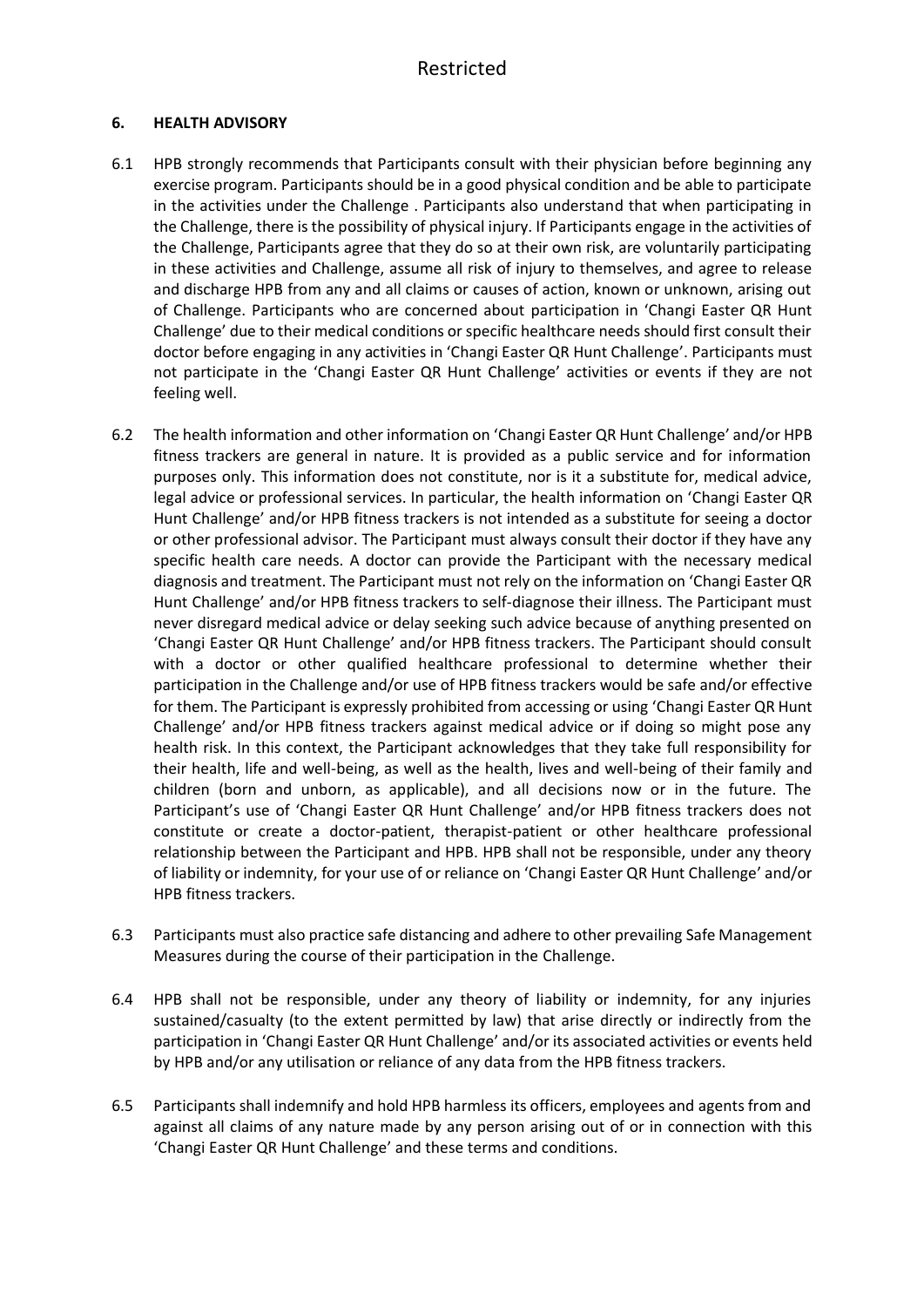### **7. GENERAL**

- 7.1 HPB does not guarantee that access to 'Changi Easter QR Hunt Challenge' shall be uninterrupted or error free. To the fullest extent permitted by applicable laws, HPB on behalf of its directors, officers, employees and/or agents excludes and disclaims liability for any losses and expenses of whatever nature and howsoever arising including, without limitation, any direct, indirect, general, special, punitive, incidental or consequential damages; loss of use; loss of data; loss caused by a virus; loss of opportunity, business, revenue, income or profit; loss of or damage to property; claims of third parties; or other losses of any kind or character, even if HPB has been advised of the possibility of such damages or losses, arising out of or in connection with the use of 'Changi Easter QR Hunt Challenge' or any other website or apps with which they are linked, or any products or services available on 'Changi Easter QR Hunt Challenge'. The Participant assumes total responsibility for establishing such procedures for data back up and virus checking as you consider necessary. HPB does not guarantee or warrant that files accessed on, and/or available for downloading from 'Changi Easter QR Hunt Challenge' or any other website or apps with which they are linked are or shall be free of computer viruses, worms, Trojan horses or other contaminating or destructive properties. Participants shall access and download information from 'Changi Easter QR Hunt Challenge' or any other website or apps with which they are linked at their own risk.
- 7.2 By participating in the Challenge, in addition to these terms and conditions governing the Challenge, Participants agree and undertake to abide by all the terms and conditions governing the use of the Healthy 365 app, which are expressly incorporated herein and can be found at tps://www.team-axis.com/changi-easter-qr-hunt
- 7.3 Without prejudice to any other provision in these terms and conditions, HPB shall not be liable for or in respect of any expenses, losses, costs damages, liabilities or other consequences of whatsoever nature (collectively "Losses") suffered or incurred directly or indirectly by the Participants of the 'Changi Easter QR Hunt Challenge' howsoever caused or arising and without limiting the generality of the foregoing, whether by reason of or on account of any act or omission whether negligent or otherwise on the part of HPB or its servants or agents (to the extent limited by law), even if HPB or its agents or employees are advised of the possibility of such Losses.
- 7.4 HPB reserves the right to disqualify or suspend a Participant's participation, and withdraw or claw back any rewards provided under 'Changi Easter QR Hunt Challenge' from any Participant at its sole discretion if:
	- a) HPB, in its sole discretion, decides that the participation is not valid;
	- b) Participant(s) who do not agree to abide by and be bound by and breach the Terms and the Healthy 365 app;
	- c) Participant(s) who are abusive to HPB staff at any point of contact;
	- d) Participant(s) who failed to provide true, correct and accurate information at any point of contact;
	- e) HPB discovers or has reasonable grounds to suspect that the
		- i. Participant has attempted to undermine or have undermined the operation of the Challenge by fraud, cheating, deception, dishonest means or otherwise manipulating the mechanics of the Challenge including without limitation the unauthorised use of profiles not belonging to the Participant, in which event,